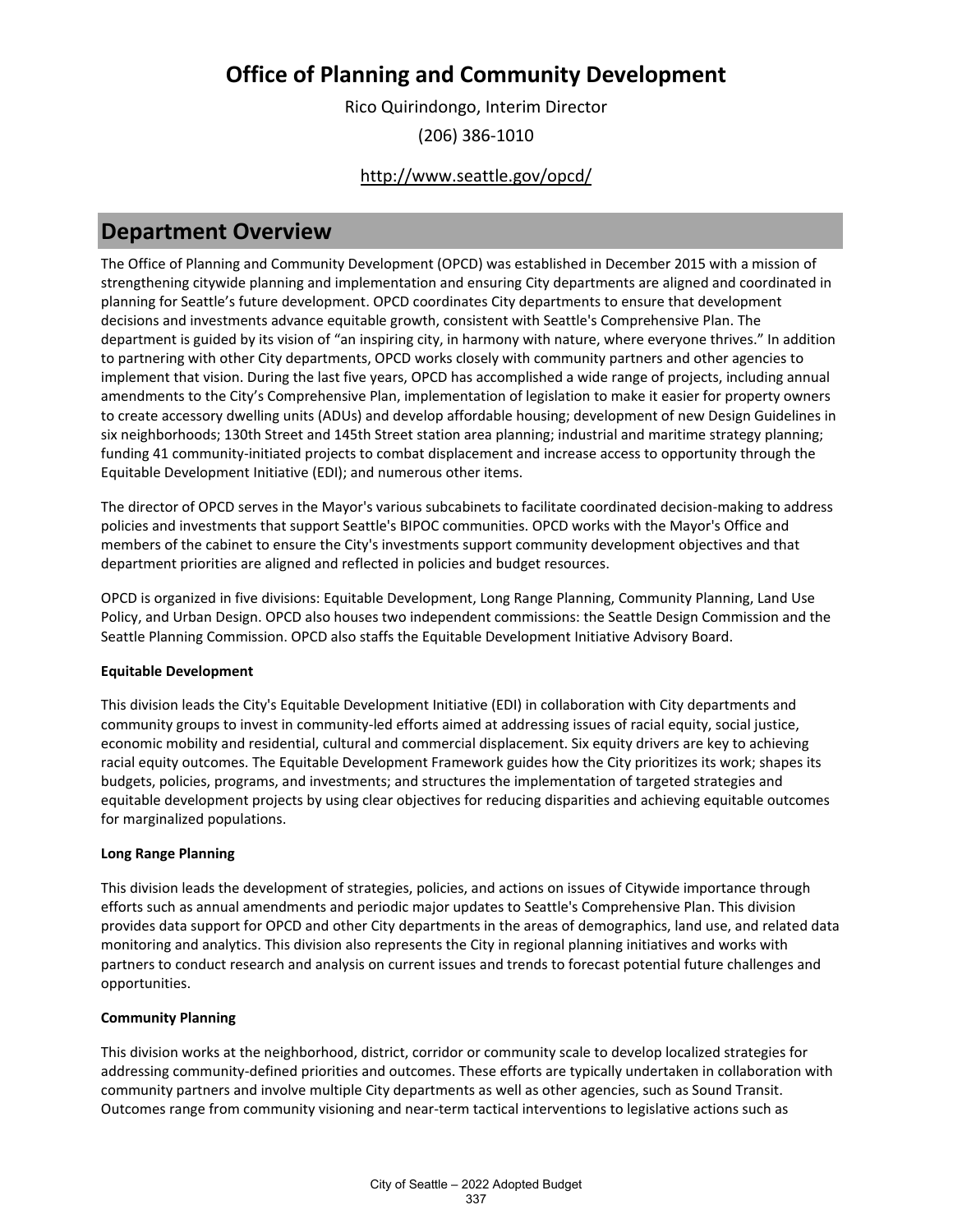adoption of design guidelines and rezoning. Decisions about where to focus these efforts are informed by data on racial equity, growth, displacement and access to opportunity, environmental issues and other topics. Projects are often in response to major capital investments or market forces that will catalyze community change and/or contribute to increased displacement. This division also leads site- and area-specific efforts to facilitate desired change in the built environment and property redevelopment that achieves community-benefit outcomes.

#### **Land Use Policy**

Land Use Policy includes work on topics such as affordable and market-rate housing policy, and departmental efforts that implement changes to the City's land use (zoning) code and other City regulatory and incentive codes. The group coordinates closely with SDCI. The division guides major policy updates, such as the industrial/maritime strategy. This division previously led several housing-related initiatives including the Affordable Middle-Income Housing Advisory Council. The division provides technical support to other departmental and non-departmental efforts, such as State Environmental Policy Act (SEPA) review and preparation of legislation to implement actions. The Land Use Policy Division is currently operating jointly with Urban Design to realize efficiencies.

#### **Urban Design**

OPCD's urban design group supports near- and long-term planning efforts related to design and placemaking for the physical environment. The division prepares design guidelines, area planning, and project-specific placemaking efforts such as the Lid I-5 study, 520 corridor design, and ST3 station area design guidelines. They collaborate frequently with the Design Commission, other departments and partner agencies. The division provides technical support to other departmental and non-departmental functions related to design. As noted above, the Urban Design division is currently operating jointly with Land Use Policy to realize efficiencies.

In addition, two independent commissions and the Equitable Development Initiative Advisory Board are housed within OPCD:

- The **Seattle Design Commission** advises the Mayor, City Council, and City departments on civic design excellence in capital improvement projects that are located on City land, in the City right-of-way, or constructed with City funds. The commission also evaluates projects that seek long-term or permanent use of a right-of-way. The commission focuses their recommendations on aesthetic, environmental and design principles and policies, and promotes interdepartmental and interagency coordination. The 10 Commissioners that comprise the Seattle Design Commission are supported by 3 FTE staff for meetings that occur twice a month. Commission meetings include the review of City-funded capital projects such as community centers, park facilities, fire stations and police stations.
- The **Seattle Planning Commission** advises the Mayor, the City Council and City departments on broad planning goals, policies and plans for the physical development of the city. Comprised of 3.5 FTE staff and 16 volunteers, the commission's work is framed by the Comprehensive Plan and seeks public comment and participation as a part of the process to achieve the plan's vision. The commission provides independent analysis and promotes issues vital to livability.
- The **Equitable Development Initiative (EDI) Advisory Board** was made permanent by the passage of Ordinance 126173 in September 2020. The Board is comprised of 13 members representing those communities most harmed and receiving the most disinvestment according to the City's Equitable Development Monitoring Program. The EDI Advisory Board provides guidance to the City on the implementation of the EDI to ensure that the program furthers the City's Race and Social Justice Initiative goals. The board implements the accountability goals of the Equitable Development Implementation Plan, provides guidance on equity goals related to the City's Comprehensive Plan, develops funding criteria, and creates recommendations for EDI grant allocations.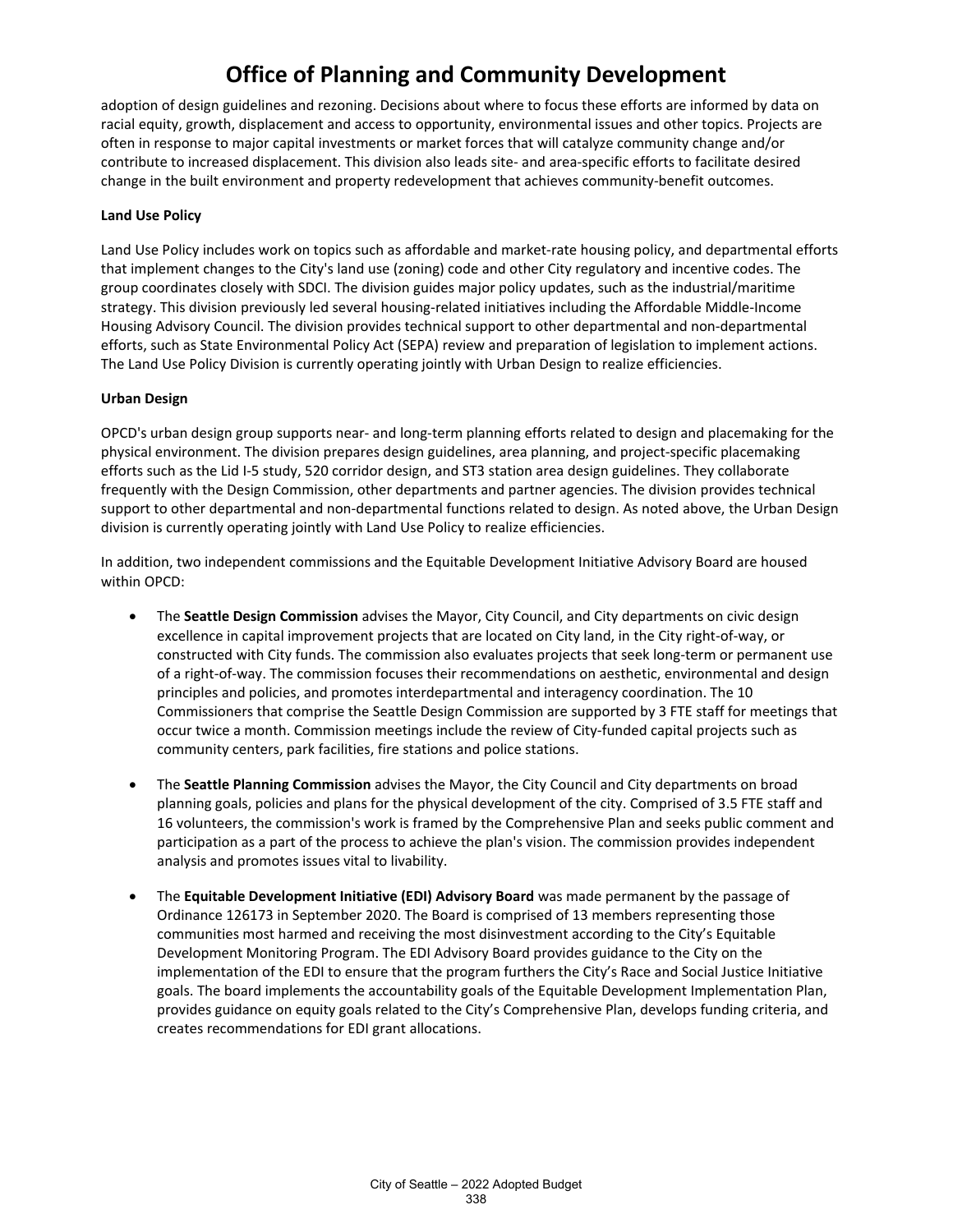| <b>Budget Snapshot</b>       |                             |                        |                 |                 |
|------------------------------|-----------------------------|------------------------|-----------------|-----------------|
|                              |                             | 2020<br><b>Actuals</b> | 2021<br>Adopted | 2022<br>Adopted |
| <b>Department Support</b>    |                             |                        |                 |                 |
| <b>General Fund Support</b>  |                             | 14,380,966             | 12,955,449      | 9,903,118       |
| Other Funding - Operating    |                             | 1,861,817              | 877,659         | 22,254,149      |
|                              | <b>Total Operations</b>     | 16,242,782             | 13,833,108      | 32,157,266      |
|                              | <b>Total Appropriations</b> | 16,242,782             | 13,833,108      | 32,157,266      |
| Full-Time Equivalents Total* |                             | 45.00                  | 42.00           | 47.50           |

*\* FTE totals are provided for informational purposes only. Changes in FTEs resulting from City Council or Human Resources Director actions outside of the budget process may not be detailed here*

### **Budget Overview**

OPCD's 2022 Adopted Budget continues funding to update the City's Comprehensive Plan and contains significant new investments to advance the City's Race and Social Justice Initiative. Other priority items include the Equitable Development Initiative, Sound Transit 3, community and long-range planning, and monitoring affordable housing and displacement.

#### **Race and Social Justice**

Almost all of the new items in OPCD's 2022 Adopted Budget advance the City's Race and Social Justice Initiative to combat systemic racism, eliminate racial disparities and achieve racial equity in Seattle. A total of \$17.2 million is added to advance RSJI as follows:

- \$14.3 million from the payroll tax (also known as JumpStart) is added to OPCD's budget to fund additional equitable development grants in 2022. This item also supports added staff to administer the grant processes and contracts for EDI and Strategic Investment Fund; it also provides additional project management capacity and technical assistance for community organizations.
- \$2.5 million of JumpStart funds to expand the Duwamish Valley Program in 2022. The funding includes a new three-year sunset program coordinator position, community outreach, and investments in community assets including the South Park Community Center, South Park Neighborhood Center, Georgetown gathering spaces, and community-supported development at the Unity Electric site. This work is intended to foster climate and community resilience, provide opportunities for youth, and advance economic development as documented in the Duwamish Valley Action Plan.
- \$180,000 of General Fund to support Indigenous-led energy efficiency projects in the Duwamish Valley.
- \$157,000 of General Fund for the City's first indigenous planner position. Establishing this position will help to combat the erasure of Native people in City planning and related processes.
- \$25,000 of General Fund for equitable zoning. The goal is to address barriers in the City's land use and zoning regulations that make it difficult for EDI and other affordable housing and development projects to succeed.
- \$18,000 of General Fund and \$8,000 of Real Estate Excise Tax to conduct RSJI trainings for OPCD staff, members of the Planning Commission, and members of the Design Commission.
- \$13,000 of General Fund for a real estate database subscription. Data will be used to monitor displacement risk and community indicators, support land acquisitions for the Strategic Investment Fund and Equitable Development Initiative, and to inform policy development and planning strategies.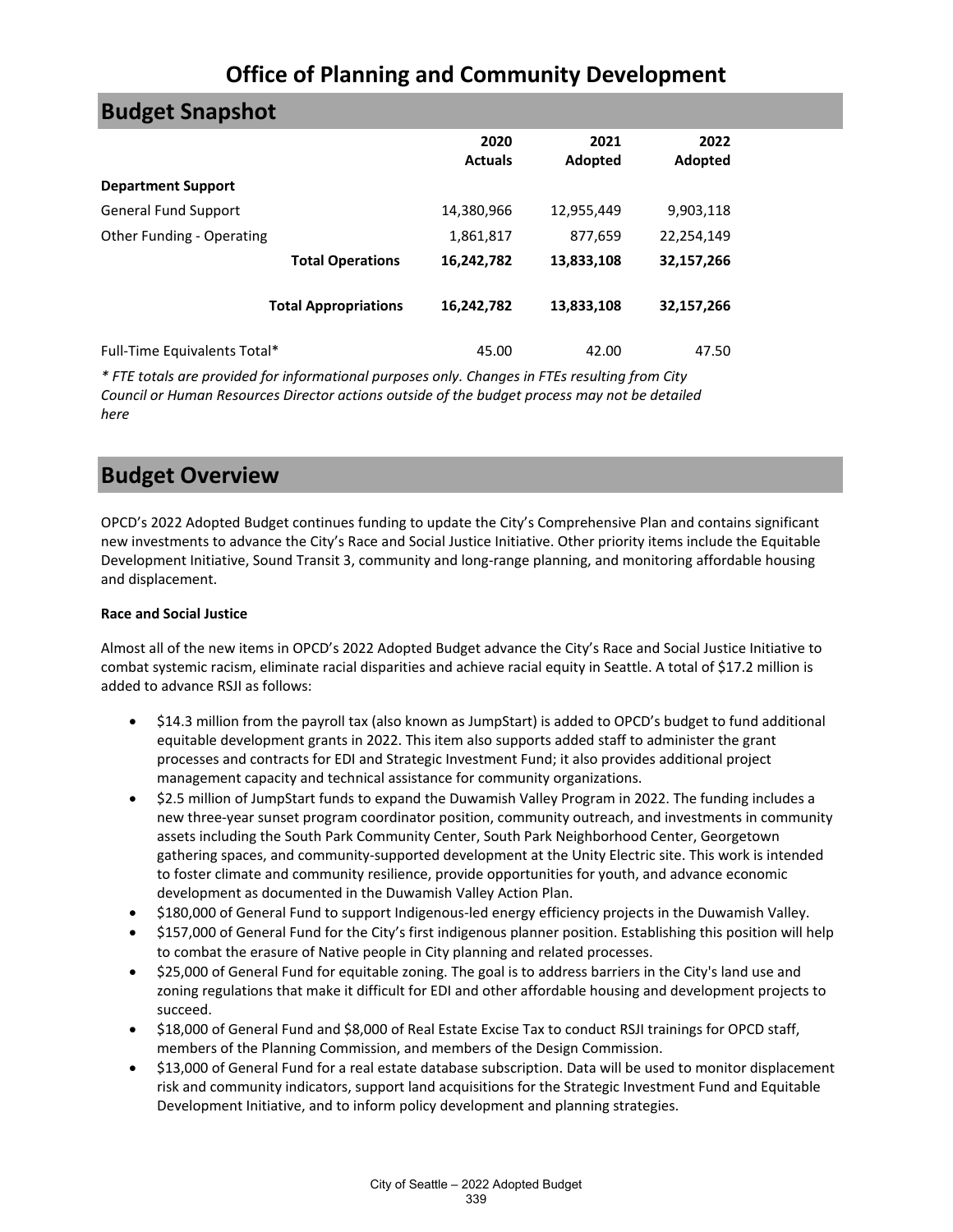#### **The Equitable Development Initiative and Strategic Investment Fund**

The Equitable Development Initiative (EDI) continues to be an important and growing program within OPCD. The EDI program is coordinated by OPCD and guided by an interdepartmental working group consisting of staff from the Office of Housing (OH), Department of Neighborhoods (DON), Office of Economic Development (OED), Office of Arts and Culture (ARTS), Mayor's Office (MO), and City Budget Office (CBO). It is also informed by an external board representing impacted communities. In 2017, the City Council identified the initial five projects for the EDI program. The program has grown to 41 community-based projects today. Support for each of these projects includes a mix of capacity building and capital development funding, which can include site acquisition.

The EDI program was initially funded with \$16 million in one-time proceeds from the sale of surplus property known as the Civic Square Block. The Washington State Legislature passed the Short-Term Rental Tax (STRT) in the 2018 legislative session and therefore, since 2019, the EDI program has also been funded with STRT revenues. In July 2019, the City Council passed Ordinance 125872, which created a new fund for STRT and directed that \$5 million from this fund be dedicated annually to EDI projects. Therefore, the 2022 Adopted Budget includes \$5 million of STRT for EDI. Ongoing General Fund supports EDI staff and other administrative components of the program, and the 2022 Adopted Budget includes \$430,000 of Community Development Block Grant (CDBG) dollars for EDI grants. CDBG dollars are received as part of a grant from the federal government and will support construction or site development work.

In 2019, the City reached agreement on the sale of the Mercer Megablock properties in South Lake Union, resulting in new revenues, of which \$30 million was appropriated in the 2021 Adopted Budget for a new site acquisition program called the Strategic Investment Fund (SIF). The SIF is a competitive grant process that was designed to create unique opportunities for transformational equitable development in areas at high risk of displacement or in areas of low access to opportunity. The goal of the fund is to leverage the investment to achieve multiple community benefits, including affordable housing, affordable commercial spaces, cultural spaces, and childcare facilities. SIF grantees were selected by a panel of community members during the summer of 2021. Work to develop and administer the associated grant contracts will continue into 2022 and beyond.

The most recent expansion of EDI occurs in the 2022 Adopted Budget with the additional allocation of \$14.3 million from the payroll tax, also known as JumpStart. In addition to grant awards, this funding source will also support three new positions to help the EDI team administer its funding and projects as well as provide technical assistance to community organizations. This tax was imposed via Ordinance 126108, which was passed by the City Council in July 2020. In July 2021, the City Council established a spending plan for these revenues when they passed Ordinance 126393, and this plan included a specific allocation to the Equitable Development Initiative. The ongoing funding of this program through the payroll tax and short-term rental tax mean that City investments in these communitydriven projects and land acquisitions will continue indefinitely and will be a lasting legacy for Seattle and its BIPOC community members.

#### **Long-Range Planning**

One of the core functions of OPCD is to serve as the steward of the City's Comprehensive Plan, a 20-year vision and roadmap for Seattle's future. The Comprehensive Plan guides City decisions about where to accommodate and plan for new jobs and residences, how to improve the transportation system, and where to make capital investments such as utilities, sidewalks, and libraries. It provides a framework to guide most of Seattle's big-picture decisions on how to manage growth to achieve environmental sustainability, racial equity, shared prosperity, and healthy and vibrant neighborhoods.

The Washington State Growth Management Act (GMA) requires that cities undertake a major review and update of their comprehensive plans every eight years. Under the GMA, comprehensive plans must accommodate the growth that is anticipated over the next 20 years. The previous major update of the Seattle Comprehensive Plan anticipated growth of 70,000 housing units and 115,000 jobs during the 2015-2035 planning period. The next major update will extend the planning period to approximately 2044. Based on faster-than-anticipated growth to date and updated state and regional projections for population and employment, this plan will likely anticipate significantly more growth. In response, the City will review and revise as needed the Urban Villages growth strategy and policies that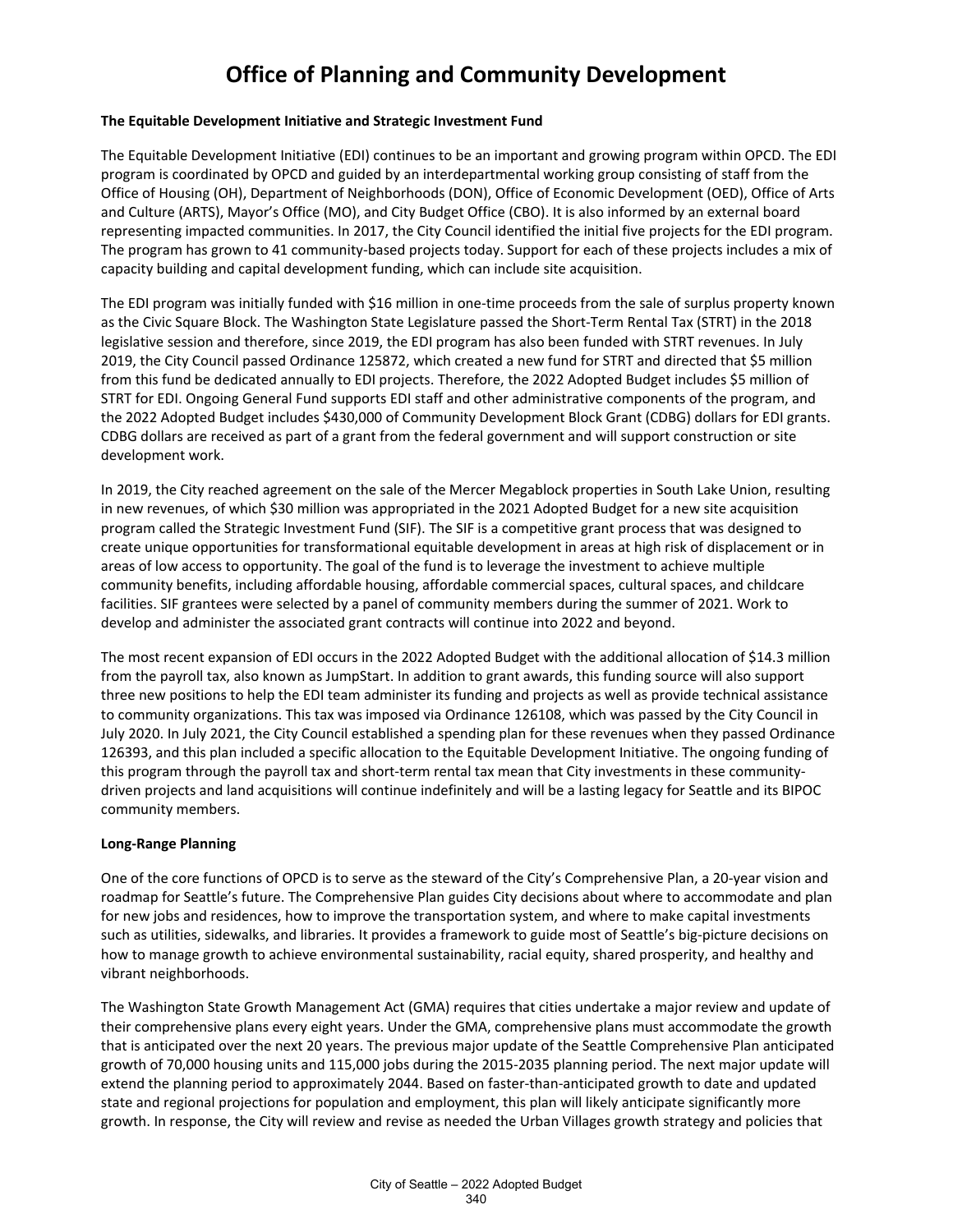guide City actions that include land use, transportation, housing, and public investments. The 2021 Adopted Budget added \$130,000 in one-time resources for OPCD to work on an Environmental Impact Study and engage in community outreach to support the next major update to the Comprehensive Plan. The 2022 Adopted Budget includes \$895,000 to continue community engagement work and complete major elements of the environmental review process, including State Environmental Policy Act (SEPA) scoping, a draft Environmental Impact Statement (EIS), and historic resources work. The 2022 Adopted Budget also includes \$150,000 to initiate work on Regional Growth Center Subarea Planning, which is part of the Comprehensive Plan update.

OPCD leads the ST3 West Seattle Ballard Link Extensions (WSBLE) Planning Work Group, one of seven work groups in the Citywide WSBLE Work Plan. 2022 work plan activities fall into three main categories: 1) advancing station design; 2) engaging in station area planning; and 3) carrying out the City's Federal Transit Administration transit-oriented development pilot grant of \$1.75 million. Early station area planning is underway in the Chinatown-International District through the Jackson Hub community planning process, which will produce planning and coordinated investment strategies in mid-2022. Early planning is also underway in the Maritime and Industrial station areas that include SODO, Smith Cove, Interbay, and Ballard, with land use legislation expected in mid-2022. Delridge and Westlake station areas may also scope and launch early station area planning efforts in 2022.

#### **City Council Changes to the Proposed Budget**

The City Council modified OPCD's proposed budget in the following ways:

- The City Council added \$545,000 of one-time General Fund resources and a term-limited position to support the next major update to Seattle's Comprehensive Plan; and
- The City Council added \$180,000 of one-time General Fund resources to support Indigenous-led sustainability and cultural preservation projects in the Duwamish Valley.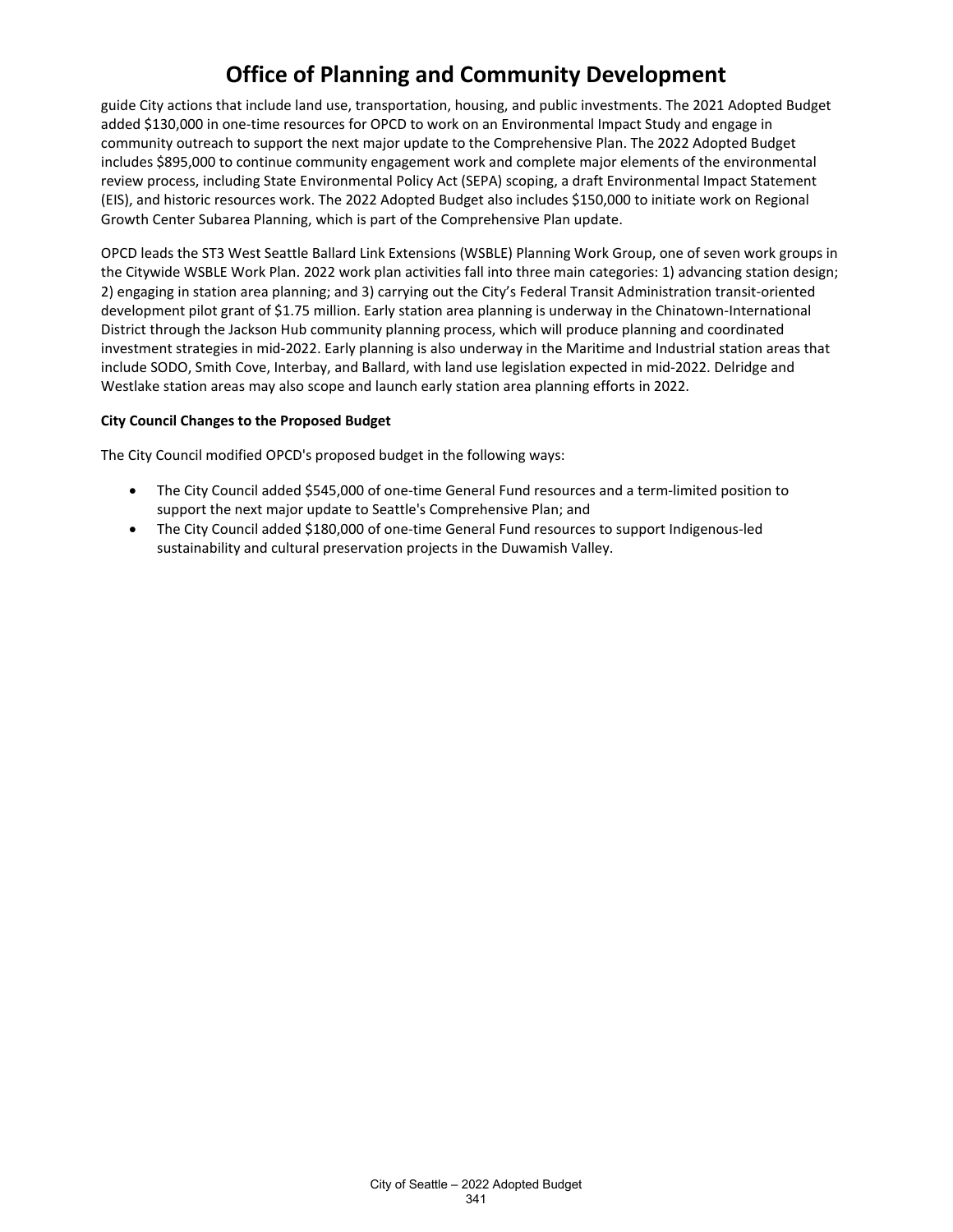# **Incremental Budget Changes**

### **Office of Planning and Community Development**

|                                                                          | <b>Dollars</b> | <b>FTE</b> |
|--------------------------------------------------------------------------|----------------|------------|
| 2022 Adopted Budget                                                      | 13,833,108     | 42.00      |
| <b>Baseline</b>                                                          |                |            |
| Adjustments for Personnel Costs                                          | 134,880        |            |
| Align Baseline for Workers' Compensation                                 | 41,819         |            |
| Citywide Adjustments for Standard Cost Changes                           | 131,365        |            |
| Reversal of One-Time Items in 2021 Adopted Budget                        |                |            |
| <b>Proposed Operating</b>                                                |                |            |
| Duwamish Valley Program Development Projects                             | 2,300,000      |            |
| Duwamish Valley Program Staffing and Engagement                          | 192,722        | 1.00       |
| Equitable Development Initiative and Strategic Investment Fund Expansion | 14,300,000     | 3.00       |
| Indigenous Planner                                                       | 158,684        | 1.00       |
| Comprehensive Plan Major Update - Phase 2                                | 220,000        |            |
| Regional Growth Center Subarea Planning                                  | 150,000        |            |
| Equitable Zoning Outreach                                                | 25,300         |            |
| <b>RSJI Training</b>                                                     | 26,000         |            |
| CoStar Multifamily and Commercial Real Estate Database Subscription      | 13,000         |            |
| <b>OPCD Internal Reorganization</b>                                      | 12,051         | 0.50       |
| Transfer On-Loan Position to Seattle Center                              | (197, 392)     | (1.00)     |
| <b>Proposed Technical</b>                                                |                |            |
| Labor Budget Adjustment                                                  | 90,729         |            |
| Council                                                                  |                |            |
| Add Funding and Staff for the Comprehensive Plan                         | 545,000        | 1.00       |
| Indigenous-Led Duwamish Sustainability Funding                           | 180,000        |            |
| <b>Council Provisos</b>                                                  |                |            |
| Comprehensive Plan Proviso                                               |                |            |
| <b>Total Incremental Changes</b>                                         | \$18,324,158   | 5.50       |
| <b>Total 2022 Adopted Budget</b>                                         | \$32,157,266   | 47.50      |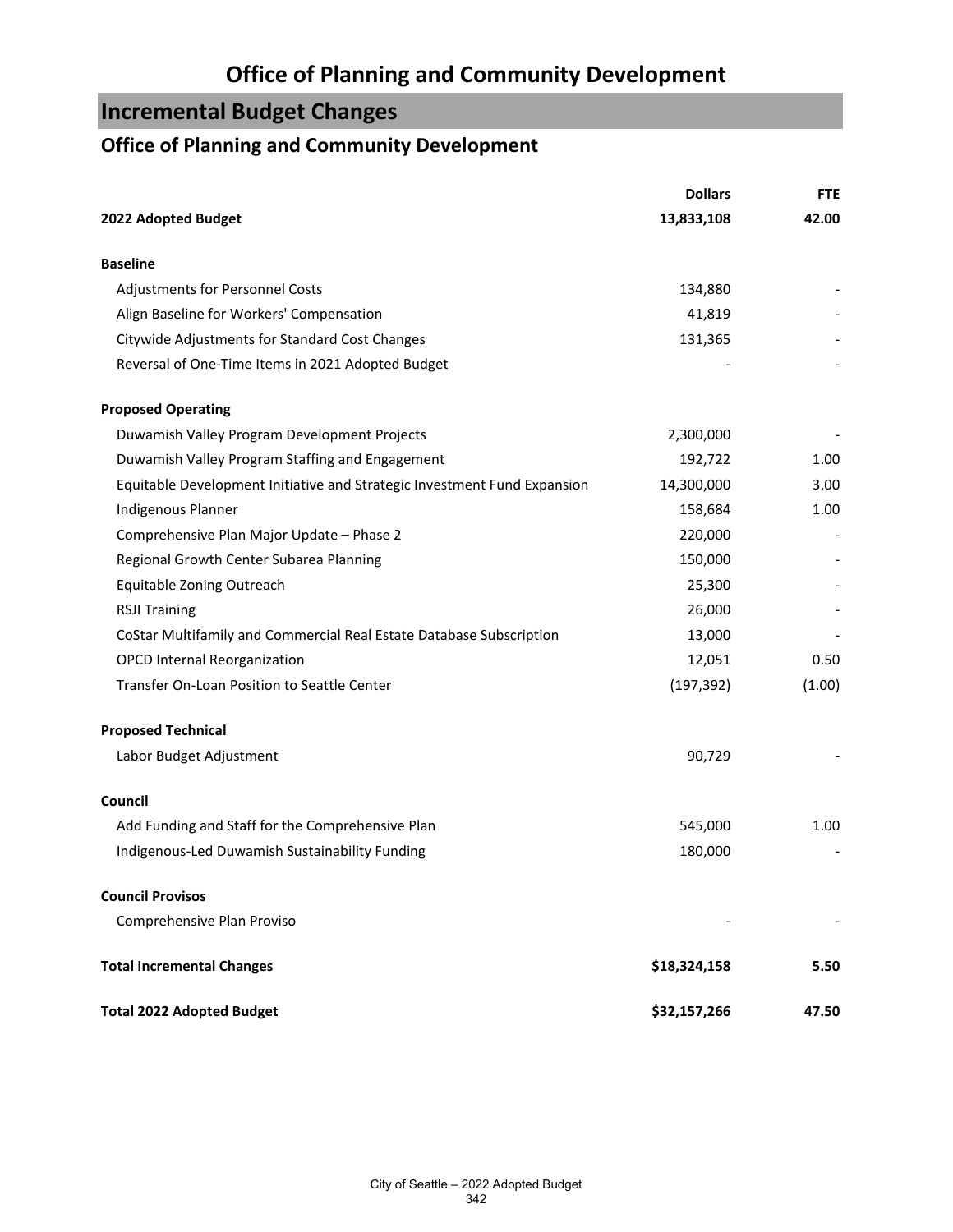# **Office of Planning and Community Development Description of Incremental Budget Changes**

| <b>Baseline</b>                                                                                                                                                                                                           |           |  |  |
|---------------------------------------------------------------------------------------------------------------------------------------------------------------------------------------------------------------------------|-----------|--|--|
| <b>Adjustments for Personnel Costs</b>                                                                                                                                                                                    |           |  |  |
| Expenditures                                                                                                                                                                                                              | \$134.880 |  |  |
| This centrally administered change adjusts appropriations to restore the annual wage increase for non-represented<br>Executives, Managers and Strategic Advisors, which was forgone in 2021 due to financial constraints. |           |  |  |
| Align Baseline for Workers' Compensation                                                                                                                                                                                  |           |  |  |
| Expenditures                                                                                                                                                                                                              | \$41,819  |  |  |

This technical adjustment aligns OPCD's baseline budget with the 2021 Adopted Central Cost Manual for Workers' Compensation charges. This item was a new cost for the department in 2021 and it was inadvertently omitted from the 2021 Adopted Budget.

#### **Citywide Adjustments for Standard Cost Changes**

Expenditures \$131,365

Citywide technical adjustments made in the baseline phase reflect changes to internal services costs, including rates from the Department of Finance & Administrative Services, Seattle Information Technology Department, Seattle Department of Human Resources, and for healthcare, retirement and industrial insurance charges for the department. These adjustments reflect initial assumptions about these costs and inflators early in the budget process.

#### **Reversal of One-Time Items in 2021 Adopted Budget**

Expenditures

The 2021 Adopted Budget replaced \$4,715,500 of Short-Term Rental Tax (STRT) with \$4,715,500 of General Fund for OPCD's Equitable Development Initiative (EDI). This one-time adjustment was made because STRT revenues were in decline due to the COVID-19 pandemic. This item reverses this funding change and restores the baseline budget to \$5 million of STRT for EDI grants.

### **Proposed Operating**

#### **Duwamish Valley Program Development Projects**

Expenditures \$2,300,000

This one-time Green New Deal item funds essential improvements to the South Park Neighborhood Center to establish it as a Resilience Hub that benefits the community by housing community-supportive services, providing clean air, serving as a cooling center, and operating with solar energy. The funding will also support design and implementation of community-supportive uses and/or economic development uses as part of the development of the Unity Electric site, as well as community-supportive gathering spaces in Georgetown. This funding will also ensure the building design includes climate resilience infrastructure such as solar energy at the South Park Community Center. These items are part of a package of investments that expand the Duwamish Valley Program in 2022, and is also part of a package of Green New Deal items funded by payroll tax (JumpStart) funds.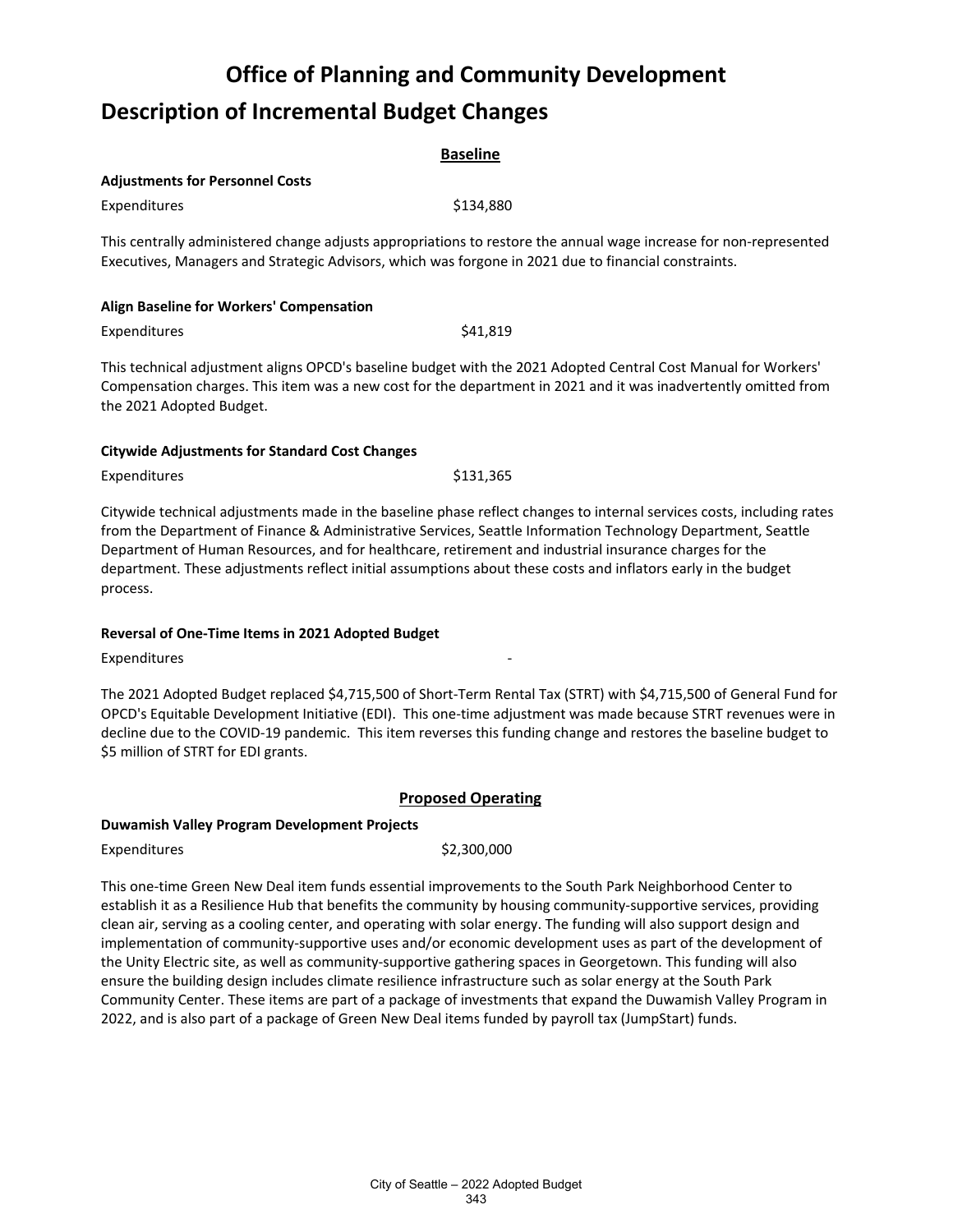#### **Duwamish Valley Program Staffing and Engagement**

| Expenditures        | \$192,722 |
|---------------------|-----------|
| Position Allocation | 1.00      |

This item supports implementation of the Duwamish Valley Action Plan. It provides a 3-year sunset position that enables OPCD to hire a program coordinator for the Duwamish Valley Program (DVP); it also includes \$30,000 to support meaningful, inclusive and coordinated community engagement. These items are part of a package of investments that expand the Duwamish Valley Program in 2022.

#### **Equitable Development Initiative and Strategic Investment Fund Expansion**

| Expenditures               | \$14,300,000 |
|----------------------------|--------------|
| <b>Position Allocation</b> | 3.00         |

This item utilizes funding from the JumpStart payroll tax to expand the Equitable Development Initiative (EDI) and its sister program, the Strategic Investment Fund (SIF). Funds will be distributed through a 2022 grant application process. This item also includes three new staff positions. A Grants and Contracts Specialist will support the technical aspects of the contract and invoicing processes at OPCD, and two Planning and Development Senior positions will provide additional project management capacity and technical assistance to community organizations as they build organizational capacity, work on project development, and work through legal, financial, and organizational issues. This item is a companion to the \$15.7 million allocation of investments to address residential displacement in the Office of Housing budget.

| Indigenous Planner  |           |
|---------------------|-----------|
| Expenditures        | \$158.684 |
| Position Allocation | 1.00      |

This item creates the City's first staff position dedicated to Indigenous Planning. The position will develop frameworks and processes for incorporating Indigenous planning concepts into City planning and community development work; it will also expand the City's planning approach and increase the ability to engage with the Indigenous Seattle Working Group and other Indigenous Seattle residents. The intent is to enable the City to transition from the erasure of Native American culture and experiences to a process where Indigenous methodologies are incorporated and implemented. This item also supports the City's climate resilience, transportation, and green infrastructure goals.

#### **Comprehensive Plan Major Update – Phase 2**

| Expenditures |  |
|--------------|--|
|--------------|--|

 $$220,000$ 

The Council altered this proposal in the adopted budget. The proposed budget description follows:

The 2022 Proposed Budget continues to allocate funding to update the City's Comprehensive Plan in a phased approach. The plan update, which is required under state law, began in 2021 and is anticipated to take three years to complete. During 2022, OPCD will be continuing community engagement and completing major elements of the environmental review process, including State Environmental Policy Act (SEPA) scoping and a draft Environmental Impact Statement (EIS). This item, in addition to \$130,000 in OPCD's baseline budget, brings total 2022 funding to \$350,000. The total budget for the three years of the project is \$150,000 for community engagement and \$425,000 for the SEPA/EIS work.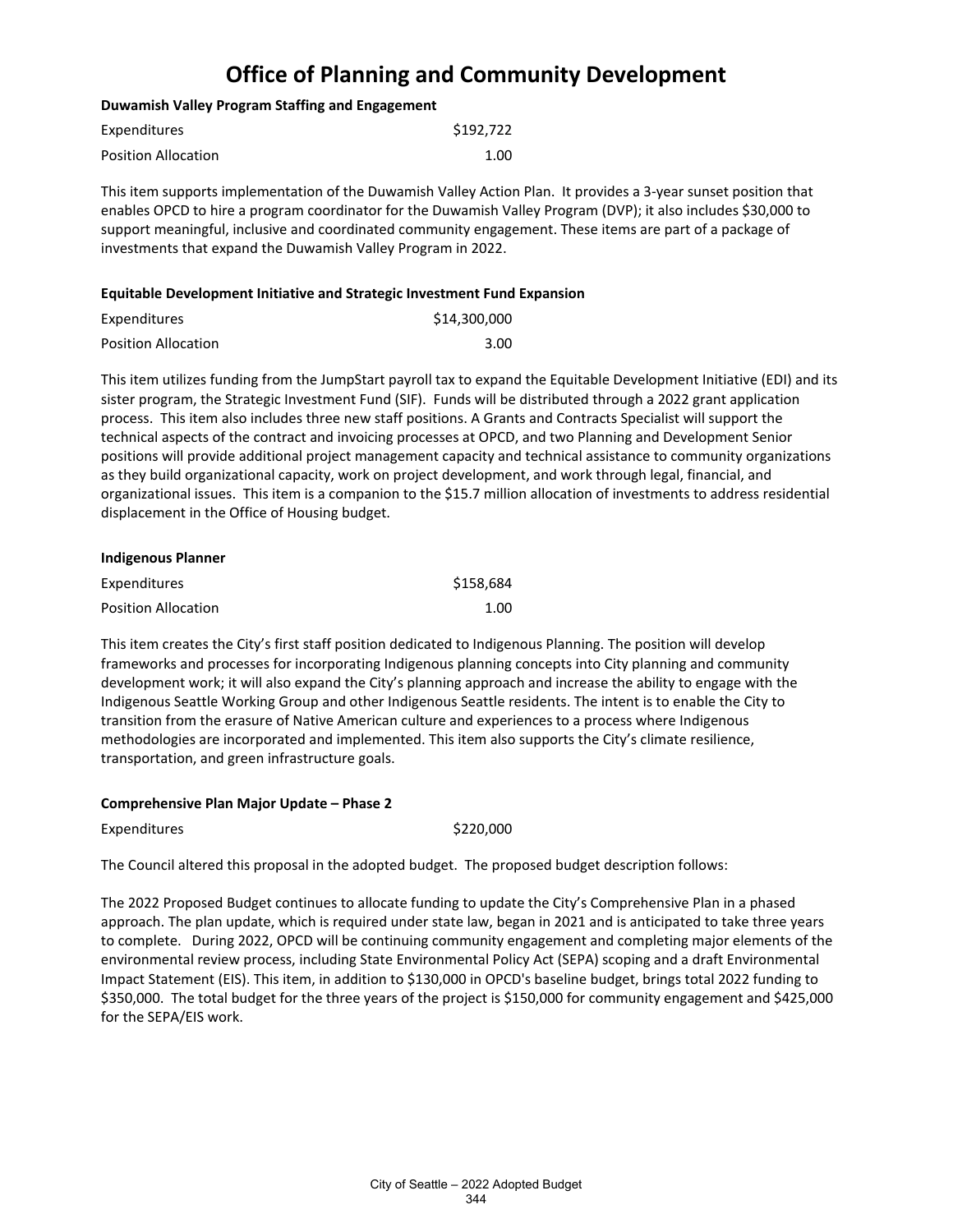#### **Regional Growth Center Subarea Planning**

Expenditures \$150,000

This one-time item funds a consultant to begin work on subarea planning as part of the Comprehensive Plan major update. This will satisfy a Puget Sound Regional Council (PSRC) requirement and ensure access to federal transportation funding. Subarea plans, developed through a phased approach that commences in 2022, will address diverse policies and actions needed in anticipation of projected housing and job growth in a way that supports longterm equitable recovery and vitality for all six of Seattle's regionally designated centers.

#### **Equitable Zoning Outreach**

Expenditures \$25,300

This one-time item enables OPCD to partner with affected community to develop equitable development zoning tools; it also builds on OPCD's efforts to develop land use strategies that support equitable development. The goal is to address barriers in the City's land use and zoning regulations that make it difficult for EDI and other affordable housing and community-based development projects to succeed. Funding will be used to compensate community members for participating in a steering committee that will shape the equitable zoning tools; support engagement by providing translation, childcare, food, or online outreach/advertising; and engage community-based subject matter experts, e.g., Black and Indigenous developers, architects, and organizers, to advise OPCD.

#### **RSJI Training**

Expenditures \$26,000

The 2022 Adopted Budget funds RSJI trainings and activities for the Planning Commission, the Design Commission, and OPCD. This item provides four annual RSJI training sessions for new and continuing Commissioners. It also provides funding for RSJI trainings and presentations for OPCD staff. OPCD's baseline budget does not include funding for these activities.

#### **CoStar Multifamily and Commercial Real Estate Database Subscription**

Expenditures \$13,000

This item funds a subscription to the CoStar Multifamily and Commercial Real Estate Database to provide marketrate multifamily and commercial real estate data for the Seattle market. CoStar data will be used to monitor displacement risk and community indicators; support evaluation of equitable development grant requests for property acquisition; inform housing and land use policy development; aid the analysis of Comprehensive Plan alternatives; and inform community planning for neighborhoods and areas around new transit stations.

### **OPCD Internal Reorganization** Expenditures \$12,051 Position Allocation **0.50**

This item eliminates three vacant positions and replaces them with 3.5 Planning and Development Specialist II positions. As the office works on its staffing plan and work assignments, it has identified an opportunity to repurpose its three existing vacancies as lower-level planning positions to better align position classifications with work functions and increase efficiency. This adjustment includes a small savings to the General Fund and about \$15,000 of REET expenses for Design Commission staffing.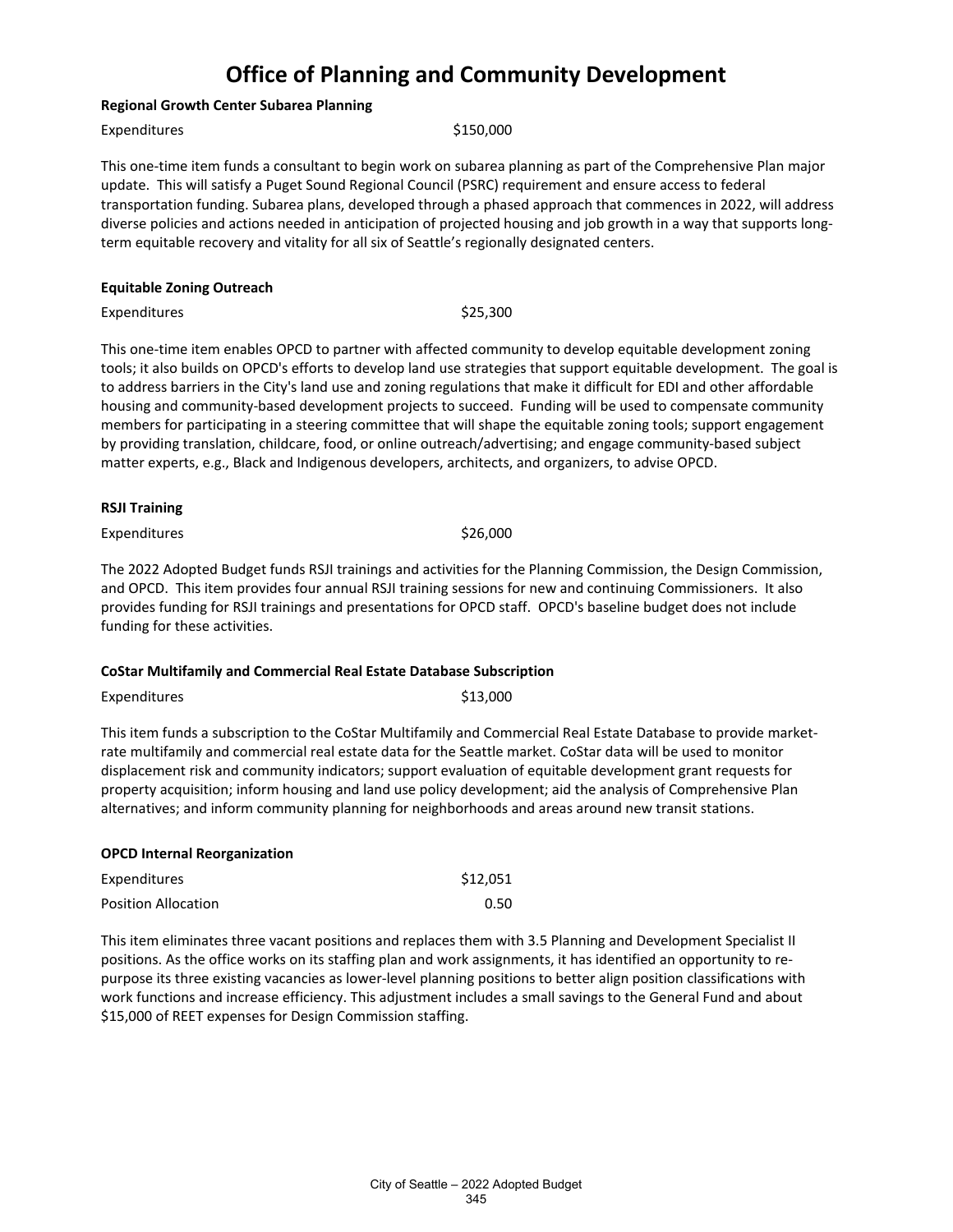#### **Transfer On-Loan Position to Seattle Center**

| Expenditures               | \$(197, 392) |
|----------------------------|--------------|
| <b>Position Allocation</b> | (1.00)       |

This item transfers a position and associated appropriation authority from OPCD to Seattle Center. The position has been on loan from OPCD to the Seattle Center for the last several years to assist in the Seattle Center Master Planning process and related redevelopment projects.

#### **Proposed Technical**

| Labor Budget Adjustment |          |
|-------------------------|----------|
| Expenditures            | \$90.729 |

This item aligns the department's salary and benefit budget with its actual labor costs.

|                                                  | Council   |  |
|--------------------------------------------------|-----------|--|
| Add Funding and Staff for the Comprehensive Plan |           |  |
| Expenditures                                     | \$545,000 |  |
| Position Allocation                              | 1.00      |  |

This item adds one-time funding and a new term-limited position (through 2024) to support the next major update to the City's Comprehensive Plan. There are three components to this funding:

- \$320,000 to support the development of an Environmental Impact Statement (EIS);
- \$125,000 to support outreach and engagement activities; and
- \$100,000 for historic preservation work.

This funding is in addition to the \$350,000 included in the proposed budget for the comprehensive plan update and brings the total 2022 comprehensive plan funding to \$620,000 for the EIS, \$175,000 for outreach and engagement, and \$100,000 for historic resources work.

The City Council included a proviso on a portion of these funds. For additional information, please consult the "Council Provisos" section below.

#### **Indigenous-Led Duwamish Sustainability Funding**

Expenditures \$180,000

This item adds \$180,000 of one-time General Fund to support Indigenous-led energy efficiency projects in the Duwamish Valley. The funding is intended to support Indigenous-led sustainability and cultural preservation projects such as those proposed for the Duwamish Longhouse and Cultural Center. Projects to be funded could include rain water collection and filtration systems and rain garden and green roof infrastructure.

This item is in addition to \$2.3 million included in the proposed budget for projects in Georgetown and South Park that implement recommendations of the Duwamish Valley Action Plan. The Duwamish Longhouse project was not included in the Duwamish Valley Action Plan; however, this project also advances the goals of environmental justice and equitable development in the Duwamish Valley.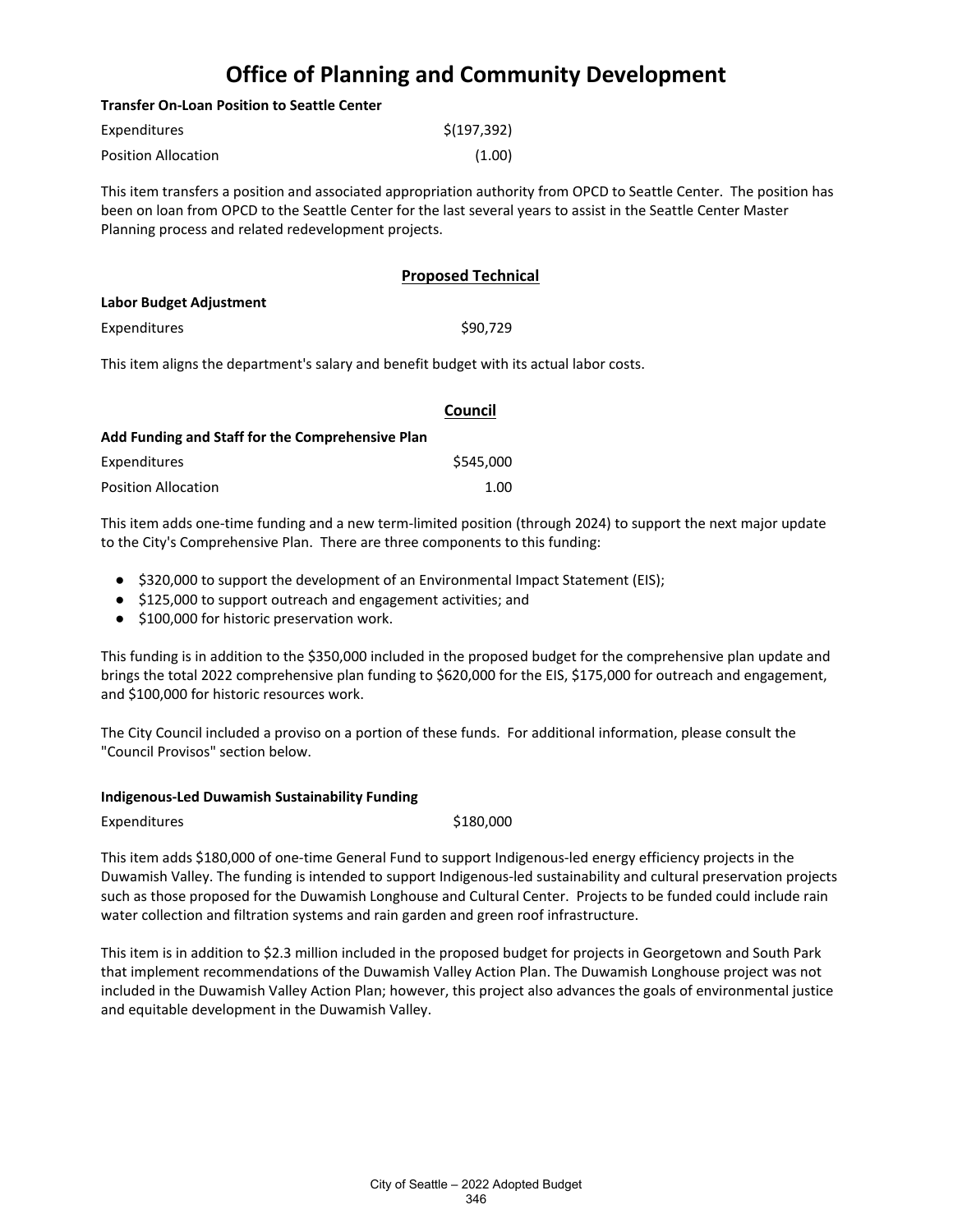#### **Council Provisos**

#### **Comprehensive Plan Proviso**

Of the appropriation in the 2022 budget for the Office of Planning and Community Development (OPCD)'s Planning Budget Summary Level (BO-PC-X2P00), \$300,000 is appropriated to be used solely for the purpose of retaining a consultant or consultants to prepare an Environmental Impact Statement (EIS), if it is determined by OPCD that an EIS is warranted based on the probable environmental impacts of the next major Comprehensive Plan update. If required, OPCD shall contract for consultant assistance to prepare an EIS. The appropriation may not be used for any other purpose. Furthermore, none of the money so appropriated may be spent unless the Chair of the Council's Land Use and Neighborhoods committee, or the successor committee with purview over the Office of Planning and Community Development, files a certification with the City Clerk that OPCD has briefed the committee on the conformance of any EIS scope with this proviso.

If OPCD determines that an EIS is necessary for the next major update, the EIS must include, but is not limited to:

1. At least one growth alternative that provides additional housing capacity and housing type diversity in neighborhood residential areas.

2. At least one growth alternative that addresses exclusionary zoning and supports the development of 15-minute neighborhoods, including a mix of residential and non-residential land uses and densities that support equitable multi-modal local access to everyday needs in locations across the city, both inside and outside of urban villages.

3. At least one growth alternative that uses other strategies to minimize displacement of low-income residents and communities of color.

The areas of study 1-3 identified above may be combined into one alternative or studied separately. In developing the EIS scope, the Office should consider other actions to increase residential building capacity, such as those listed in RCW 36.70A.600.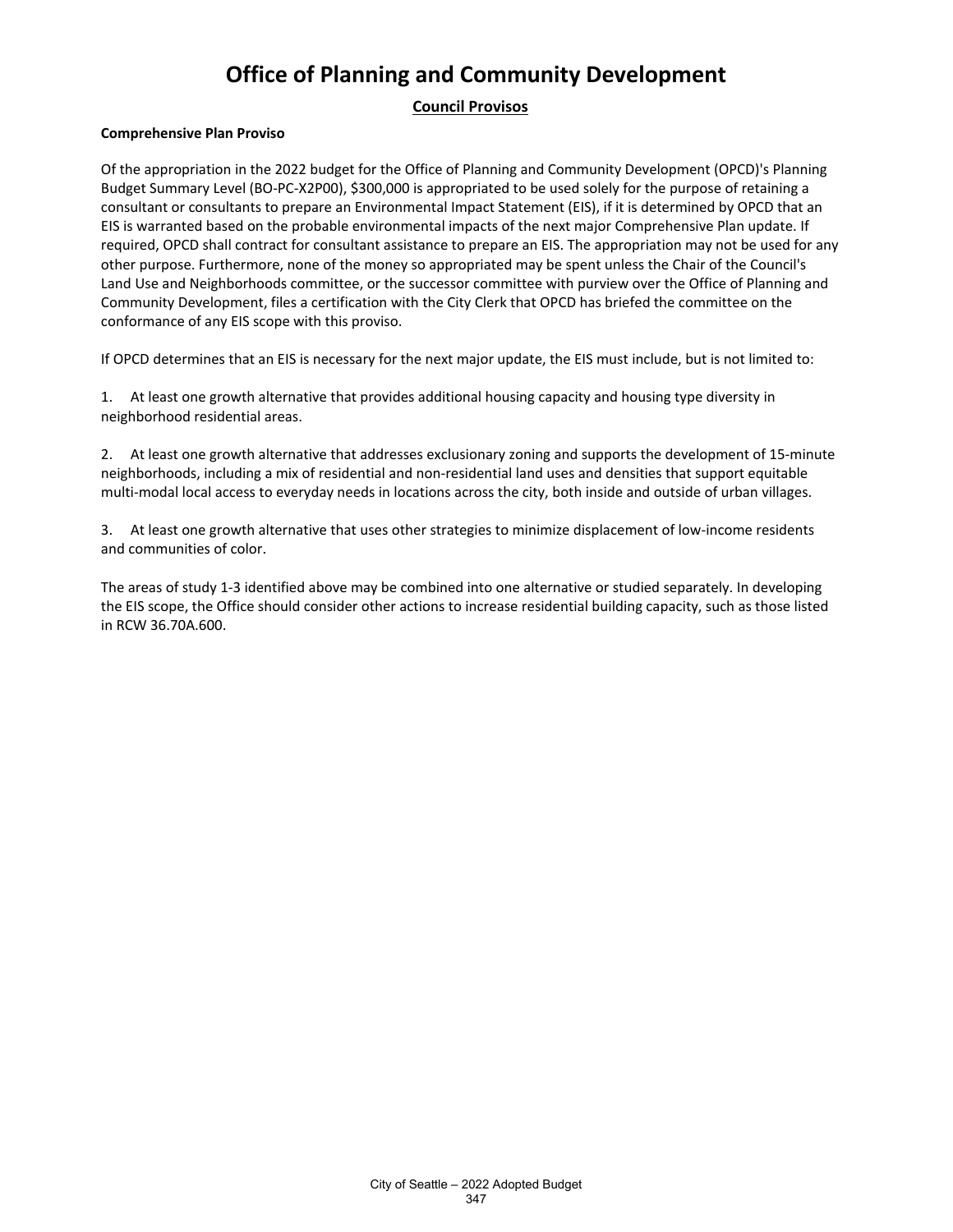| <b>Expenditure Overview</b>                             |                        |                 |                 |  |
|---------------------------------------------------------|------------------------|-----------------|-----------------|--|
| <b>Appropriations</b>                                   | 2020<br><b>Actuals</b> | 2021<br>Adopted | 2022<br>Adopted |  |
| OPCD - BO-PC-X2P00 - Planning and Community Development |                        |                 |                 |  |
| 00100 - General Fund                                    | 14,380,966             | 7,675,001       | 9,338,170       |  |
| 00164 - Unrestricted Cumulative Reserve<br>Fund         | 54,340                 |                 |                 |  |
| 12200 - Short-Term Rental Tax Fund                      | 1,227,948              |                 |                 |  |
| 14500 - Payroll Expense Tax                             |                        |                 | 2,710,916       |  |
| Total for BSL: BO-PC-X2P00                              | 15,663,253             | 7,675,001       | 12,049,085      |  |
| OPCD - BO-PC-X2P10 - Design Commission                  |                        |                 |                 |  |
| 30010 - REET I Capital Fund                             | 579,529                | 593,159         | 654,149         |  |
| Total for BSL: BO-PC-X2P10                              | 579,529                | 593,159         | 654,149         |  |
| OPCD - BO-PC-X2P40 - Equitable Development Initiative   |                        |                 |                 |  |
| 00100 - General Fund                                    |                        | 5,280,448       | 564,948         |  |
| 12200 - Short-Term Rental Tax Fund                      |                        | 284,500         | 5,000,000       |  |
| 14500 - Payroll Expense Tax                             |                        |                 | 13,889,084      |  |
| Total for BSL: BO-PC-X2P40                              |                        | 5,564,948       | 19,454,032      |  |
| <b>Department Total</b>                                 | 16,242,782             | 13,833,108      | 32,157,266      |  |
| Department Full-Time Equivalents Total*                 | 45.00                  | 42.00           | 47.50           |  |

*\* FTE totals are provided for informational purposes only. Changes in FTEs resulting from City Council or Human Resources Director actions outside of the budget process may not be detailed here*

# **Budget Summary by Fund Office of Planning and Community Development**

|                                              | 2020<br><b>Actuals</b> | 2021<br>Adopted | 2022<br>Adopted |
|----------------------------------------------|------------------------|-----------------|-----------------|
| 00100 - General Fund                         | 14,380,966             | 12,955,449      | 9,903,118       |
| 00164 - Unrestricted Cumulative Reserve Fund | 54,340                 |                 |                 |
| 12200 - Short-Term Rental Tax Fund           | 1,227,948              | 284,500         | 5,000,000       |
| 14500 - Payroll Expense Tax                  | -                      |                 | 16,600,000      |
| 30010 - REET I Capital Fund                  | 579,529                | 593,159         | 654,149         |
| <b>Budget Totals for OPCD</b>                | 16,242,782             | 13,833,108      | 32,157,266      |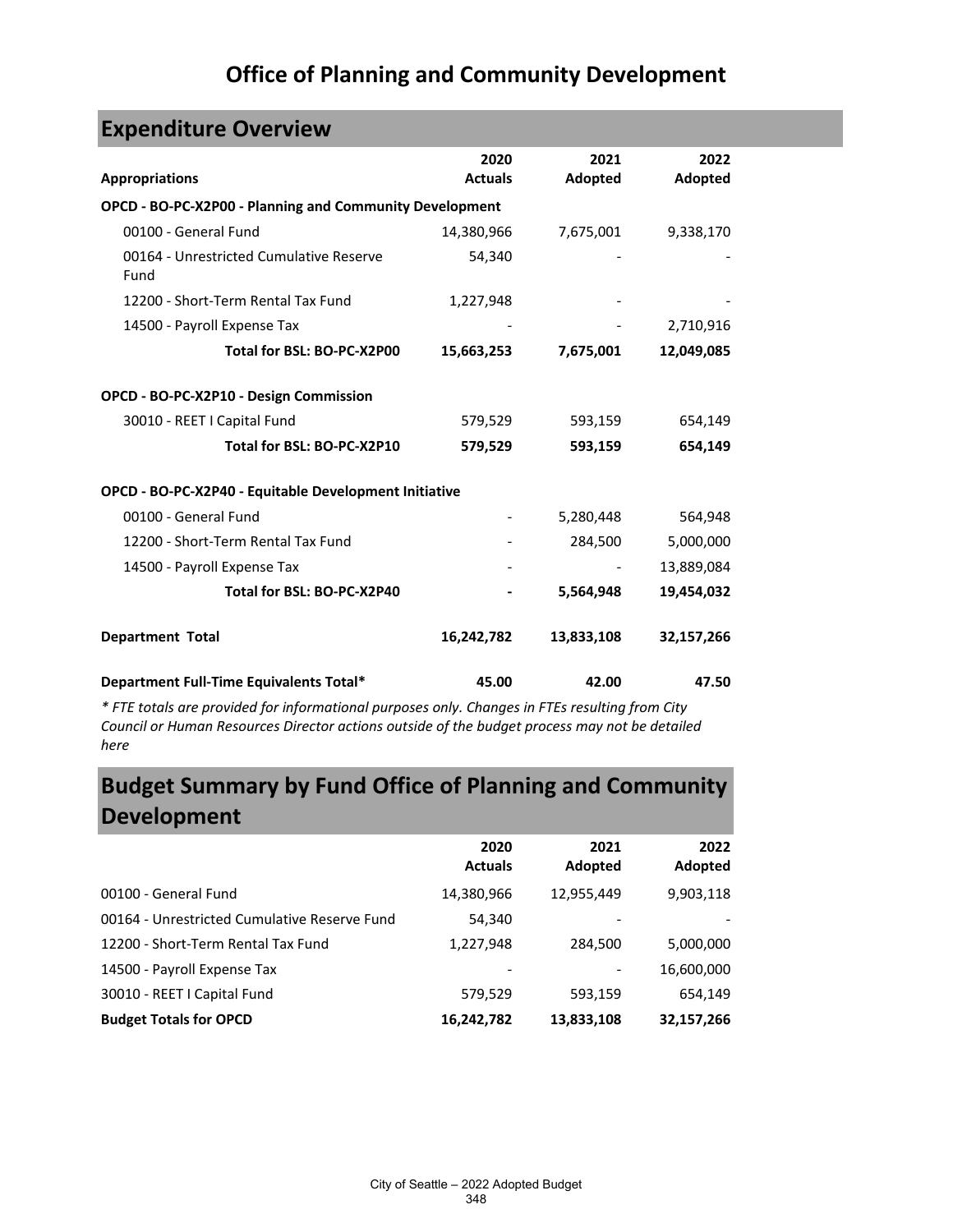# **Revenue Overview**

|                        | <b>2022 Estimated Revenues</b>           |                        |                 |                 |
|------------------------|------------------------------------------|------------------------|-----------------|-----------------|
| <b>Account</b><br>Code | <b>Account Name</b>                      | 2020<br><b>Actuals</b> | 2021<br>Adopted | 2022<br>Adopted |
| 331110                 | <b>Direct Fed Grants</b>                 | 1,500                  | 430,000         | 430,000         |
| 334010                 | <b>State Grants</b>                      | 66,849                 | -               |                 |
| 360220                 | Interest Earned On Deliguent A           | 30                     |                 |                 |
|                        | Total Revenues for: 00100 - General Fund | 68,378                 | 430,000         | 430,000         |
|                        | <b>Total OPCD Resources</b>              | 68,378                 | 430,000         | 430.000         |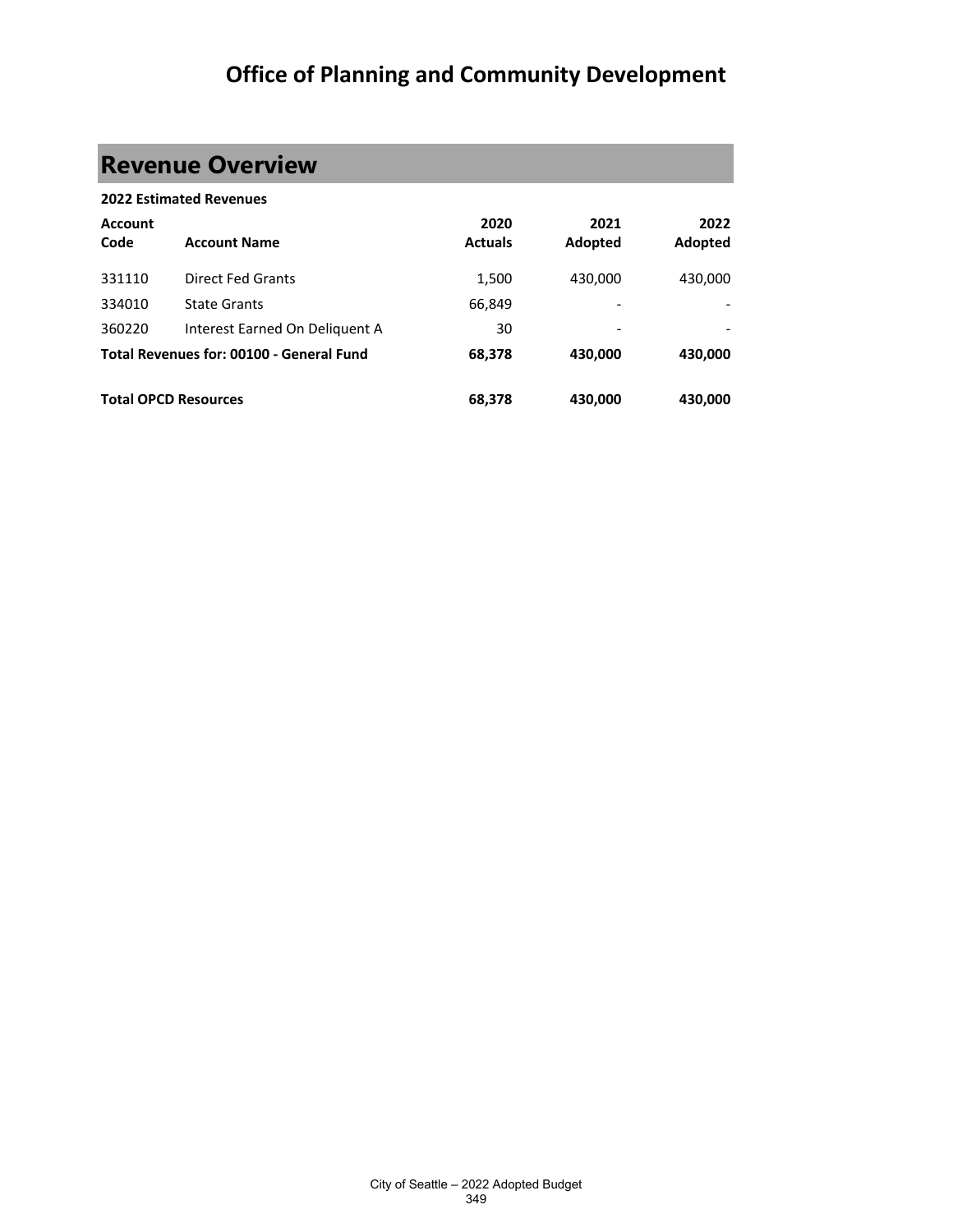### **Appropriations by Budget Summary Level and Program**

### **OPCD - BO-PC-X2P00 - Planning and Community Development**

The purpose of the Planning and Community Development Budget Summary Level is to manage a collaborative vision for planning that advances equitable development and creates great places in the City of Seattle that is consistent with Seattle's Comprehensive Plan, and to inform and guide growth related decisions for future development.

| <b>Program Expenditures</b>           | 2020<br><b>Actuals</b> | 2021<br>Adopted | 2022<br>Adopted |
|---------------------------------------|------------------------|-----------------|-----------------|
| Planning                              | 15,099,665             | 7,036,532       | 11,381,193      |
| <b>Planning Commission Management</b> | 563,589                | 638,469         | 667,892         |
| Total                                 | 15,663,253             | 7,675,001       | 12,049,085      |
| Full-time Equivalents Total*          | 41.50                  | 38.50           | 44.50           |

*\*FTE totals are provided for informational purposes only. Changes in FTEs resulting from City Council or Human Resources Director actions outside of the budget process may not be detailed here*

*The following information summarizes the programs in Planning and Community Development Budget Summary Level:*

#### **Planning**

The purpose of the Planning Program is to manage a coordinated vision for growth and development in the City of Seattle that is consistent with Seattle's Comprehensive Plan, and to inform and guide growth related decisions for future development.

|                                    | 2020           | 2021      | 2022       |
|------------------------------------|----------------|-----------|------------|
| <b>Expenditures/FTE</b>            | <b>Actuals</b> | Adopted   | Adopted    |
| Planning                           | 15,099,665     | 7.036.532 | 11.381.193 |
| <b>Full Time Equivalents Total</b> | 38.50          | 35.50     | 41.50      |

#### **Planning Commission Management**

The purpose of the Planning Commission is to advise the Mayor, the City Council and City departments on broad planning goals, policies and plans for the physical development of the city. The commission also provides independent analysis and promotes issues vital to livability.

|                                       | 2020           | 2021    | 2022    |
|---------------------------------------|----------------|---------|---------|
| Expenditures/FTE                      | <b>Actuals</b> | Adopted | Adopted |
| <b>Planning Commission Management</b> | 563.589        | 638.469 | 667.892 |
| <b>Full Time Equivalents Total</b>    | 3.00           | 3.00    | 3.00    |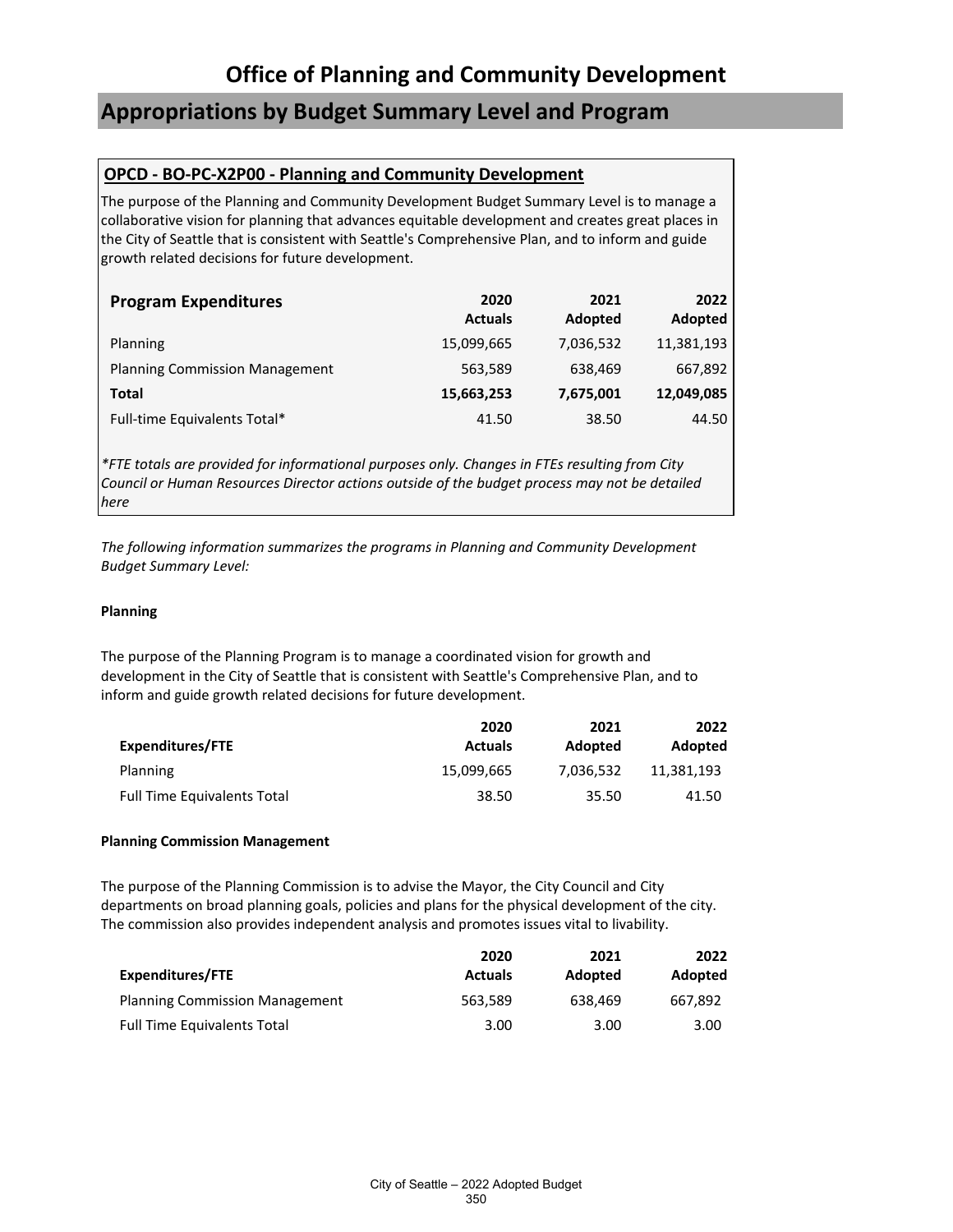### **OPCD - BO-PC-X2P10 - Design Commission**

The purpose of the Design Commission Budget Summary Level is to give advice to the Mayor, City Council, and City Departments, concerning City-funded Capital Improvement Projects, projects that seek long-term use of the right-of-way, or major transportation projects.

| <b>Program Expenditures</b>  | 2020<br><b>Actuals</b> | 2021<br>Adopted | 2022<br>Adopted |
|------------------------------|------------------------|-----------------|-----------------|
| Design Commission            | 579.529                | 593,159         | 654.149         |
| Total                        | 579,529                | 593,159         | 654.149         |
| Full-time Equivalents Total* | 3.50                   | 3.50            | 3.00            |

*\*FTE totals are provided for informational purposes only. Changes in FTEs resulting from City Council or Human Resources Director actions outside of the budget process may not be detailed here*

### **OPCD - BO-PC-X2P40 - Equitable Development Initiative**

The purpose of the Equitable Development Initiative Budget Summary Level is to foster community leadership and support organizations that promote equitable access to housing, jobs, education, parks, cultural expression, healthy food, and other community needs and amenities. The goal of the Equitable Development Initiative is to address displacement and the unequal distribution of opportunities in order to sustain a diverse Seattle.

| <b>Program Expenditures</b>      | 2020<br><b>Actuals</b>   | 2021<br>Adopted | 2022<br>Adopted |
|----------------------------------|--------------------------|-----------------|-----------------|
| Equitable Development Initiative | $\overline{\phantom{a}}$ | 5.564.948       | 19.454.032      |
| Total                            | $\blacksquare$           | 5.564.948       | 19,454,032      |

*\*FTE totals are provided for informational purposes only. Changes in FTEs resulting from City Council or Human Resources Director actions outside of the budget process may not be detailed here*